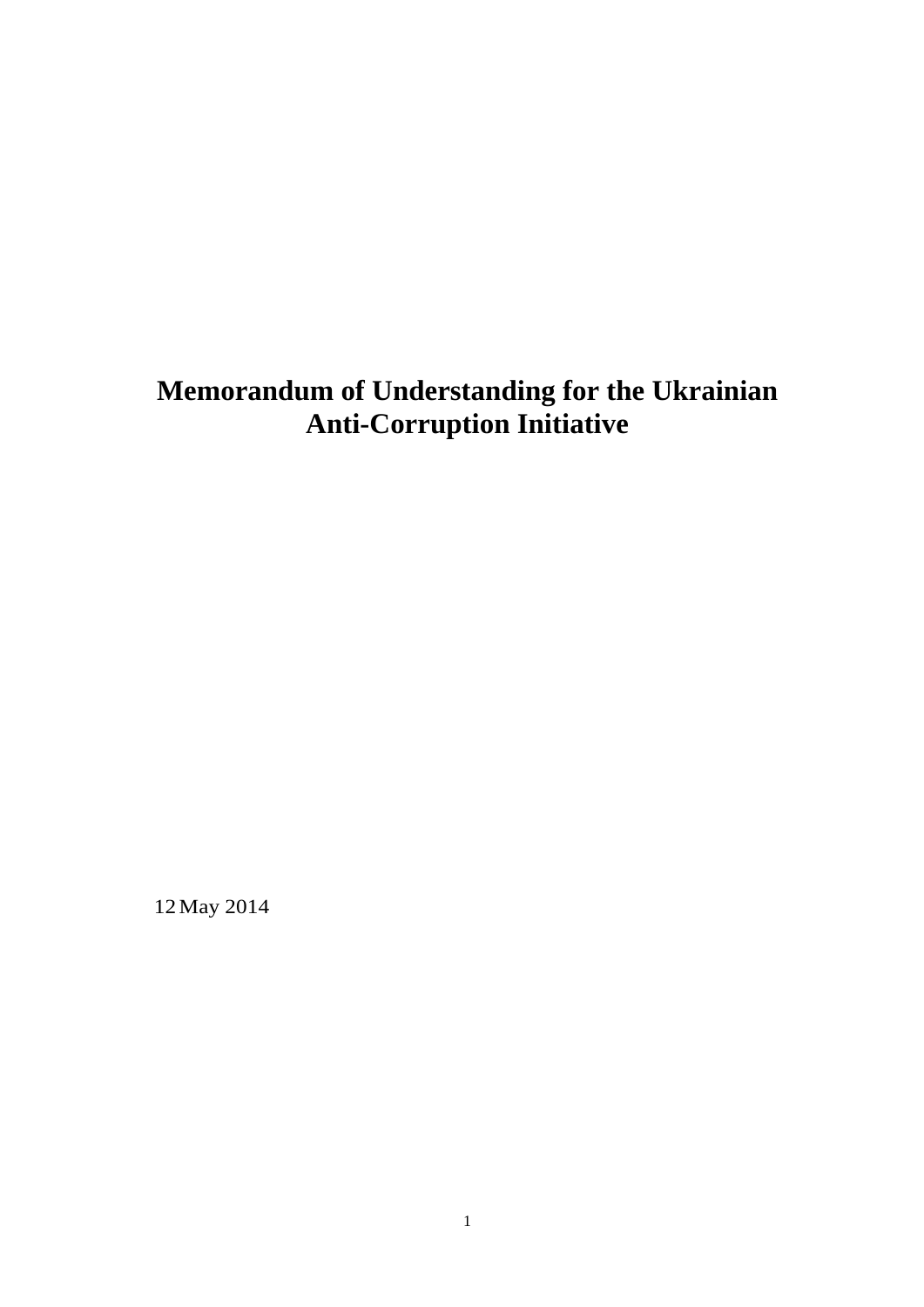#### **Introduction**

The Ukrainian Anti-Corruption Initiative (the "Initiative") brings together representatives of the Government of Ukraine, business associations, and international financial institutions ("IFIs") (together the "Parties"). The Parties recognise the importance of accountability, transparency, and the rule of law in the proper functioning and effective regulation of the Ukrainian economy. They also acknowledge the resolve of the current administration to address the issue of corruption and the unfair treatment of business in Ukraine. In addition to these, the Parties' want to express their common principles and commitments to action by way of this Memorandum of Understanding.

## **Basic principles**

#### **The need for action**

#### **Principle 1**

The Parties acknowledge that systemic corruption and unfair business practices have caused severe damage both to Ukraine's business climate and to the country's economy as a whole. They further agree that substantial efforts to combat corruption and the unfair treatment of business are needed to improve the business climate in Ukraine and support its economic growth. They agree that Ukraine must ensure that its markets are open and efficient and that all its laws are certain and applied impartially, consistently and fairly by the courts and the executive branch alike.

The Parties are convinced and agree that an effective response to corruption and the unfair treatment of business requires a multi-party approach and, specifically, their collaboration. Accordingly, the Parties agree to act together in order to combat corruption and the unfair treatment of business and to take actions to improve the business climate in Ukraine as well as Ukraine's performance in the areas of anti-corruption and governance.

## **The role of government**

## **Principle 2**

The Parties acknowledge the government's constitutional mandate to develop and strengthen a democratic, social and law-based state, and to ensure the enjoyment of human rights and freedoms in Ukraine. They view the right to property and the right to engage in lawful entrepreneurial activity as essential safeguards for the market economy and individual and organisational liberties. All Parties affirm that the principles of transparency , accountability, impartiality , and legality should guide all government action. The government must ensure that its laws are clear, fair and consistently applied; it will work to ascertain and address the systemic causes of corruption and the unfair treatment of business.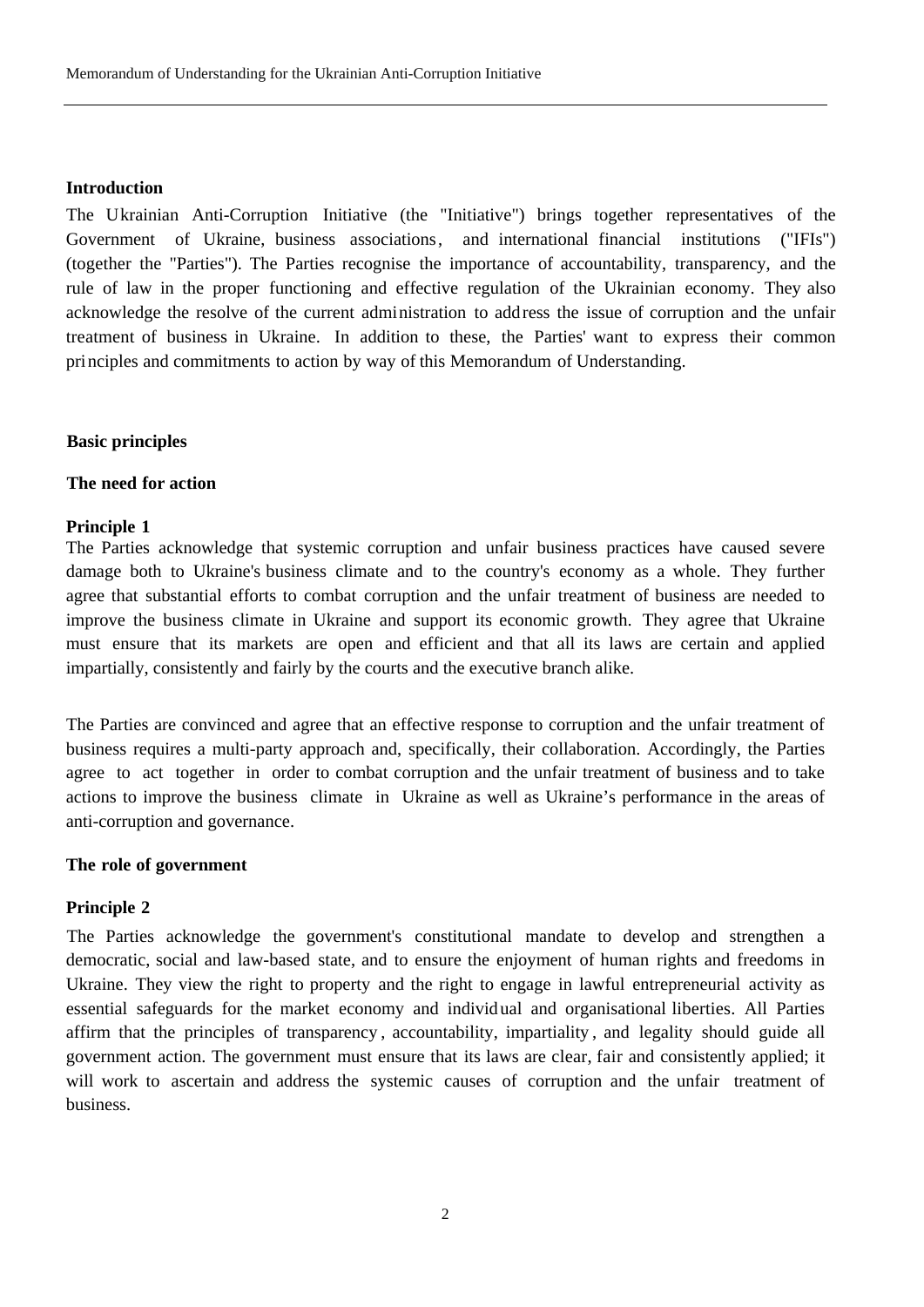The Parties' acknowledgement of the need for good governance is no less acute with regards to the exercise of judicial functions and the fair administration of laws. The Parties also recognise, acknowledge and welcome the Government's commitments , obligations and efforts to improve the business climate in Ukraine.

# **The role of business**

## **Principle 3**

The Parties acknowledge the contribution of responsible businesses to economic growth and development in Ukraine. Responsible businesses obey the law. Respect for the environment and human rights are also fundamental principles for business to uphold. Businesses do not engage in bribery and they publicly reject corruption in all its forms.

## **The role of IFIs**

## **Principle 4**

The Parties acknowledge the importance of the IFIs' collective contribution to the development of Ukraine. Acting together, IFIs support local businesses, help attract foreign investment, and contribute to improvements in the investment climate. The Parties recognise the commitment of the IFIs to this Initiative and their willingness to work cooperatively to identify and, implement measures aimed at combating corruption and the unfair treatment of business in Ukraine.

## **The problem of corruption**

## **Principle 5**

The Parties condemn all forms of corruption , including bribery of public officials (including but not limited to: officials of local self-government bodies, state collective bodies, subjects of natural monopolies and economic entities to which the state has delegated corresponding management, governing, regulatory, or other functions), political candidates or parties , party officials and private sector employees.

The Government of Ukraine and the private sector are mutually committed to ensuring that their officers, employees, agents, and other stakeholders refrain from corrupt practices. They accept their responsibility to implement procedures, processes and structures to prevent, detect, investigate, and respond to corruption as an unfair business practice and a crime.

In particular, they agree to communicate their anti-corruption commitments to all stakeholders , guiding them on how to distinguish between legal and illegal business conduct, and legal and illegal conduct in public life. Transgressions should receive an effective, proportionate and dissuasive response . All anticorruption compliance measures should meet international and European standards defined, in particular, in the UN Convention against Corruption , the OECD Convention on Combating Bribery of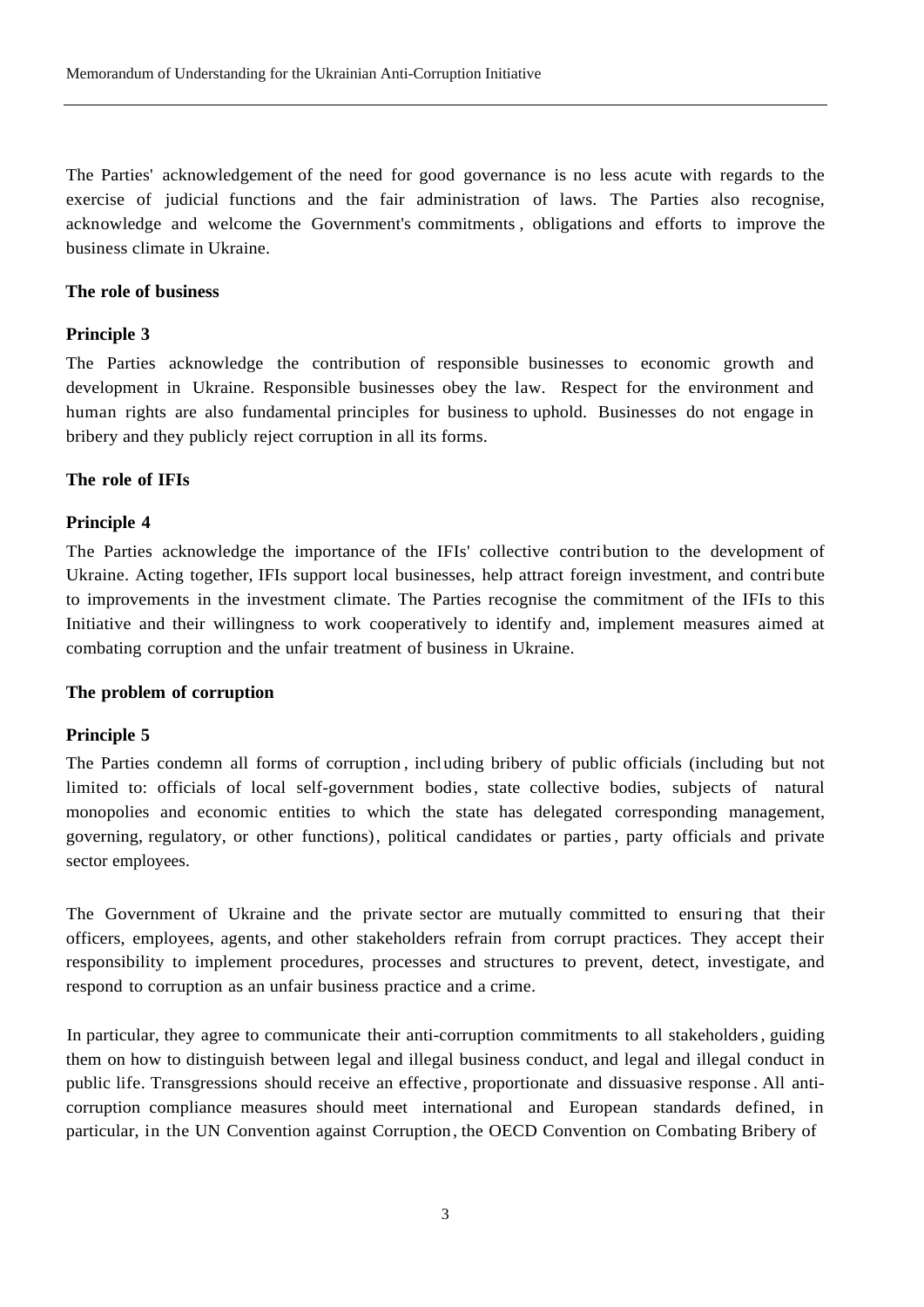Foreign Public Officials in International Business Transactions and other relevant OECD Recommendations as well as in the Council of Europe Criminal and Civil Law Conventions on Corruption.

The Parties acknowledge that the implementation and enforcement of rules of good conduct and professional ethics, in both public and private sectors, is an effective anti-corruption tool.

The Parties recognise the role of whistle-blowers in detecting and preventing corruption as well as the need to provide them with effective protection.

The Parties acknowledge that raising awareness of anti-corruption legislation and of the existing tools for preventing corruption; promoting intolerance to its existence, sharing information regarding the ways in which it might be effectively eliminated are all important measures in overcoming corruption.

# **The problem of unfair treatment of business**

# **Principle 6**

The Parties are united in their commitment to non-discriminatory and legally certain economic regulation of business in Ukraine. The Parties expect legislative and regulatory acts affecting business to be precise and consistent so as to avoid their selective application. They acknowledge, furthermore, the critical role of independent and impartial courts in protecting legitimate economic interests, enforcing laws against corruption, and ensuring the fair treatment of business. They underline their commitment to measures that ensure that judges are well trained, and committed to conducting themselves in office with the utmost integrity.

## **The need for a business ombudsman institution**

## **Principle 7**

.All Parties agree on the need for, amongst other things, a new and independent institution that responds to the unfair treatment of business. The establishment of the Business Ombudsman Institution is a fundamental goal of this Initiative. The Business Ombudsman Institution must be independent; it must work efficiently; and it must be guided by a profound understanding of commercial, community, and regulatory concerns in Ukraine.

## **The importance of implementation and consultation**

## **Principle 8**

The Parties are aware that the success of this Initiative will contribute to the credibility of other efforts to strengthen governance in Ukraine. They hereby affirm their determination to undertake sincere,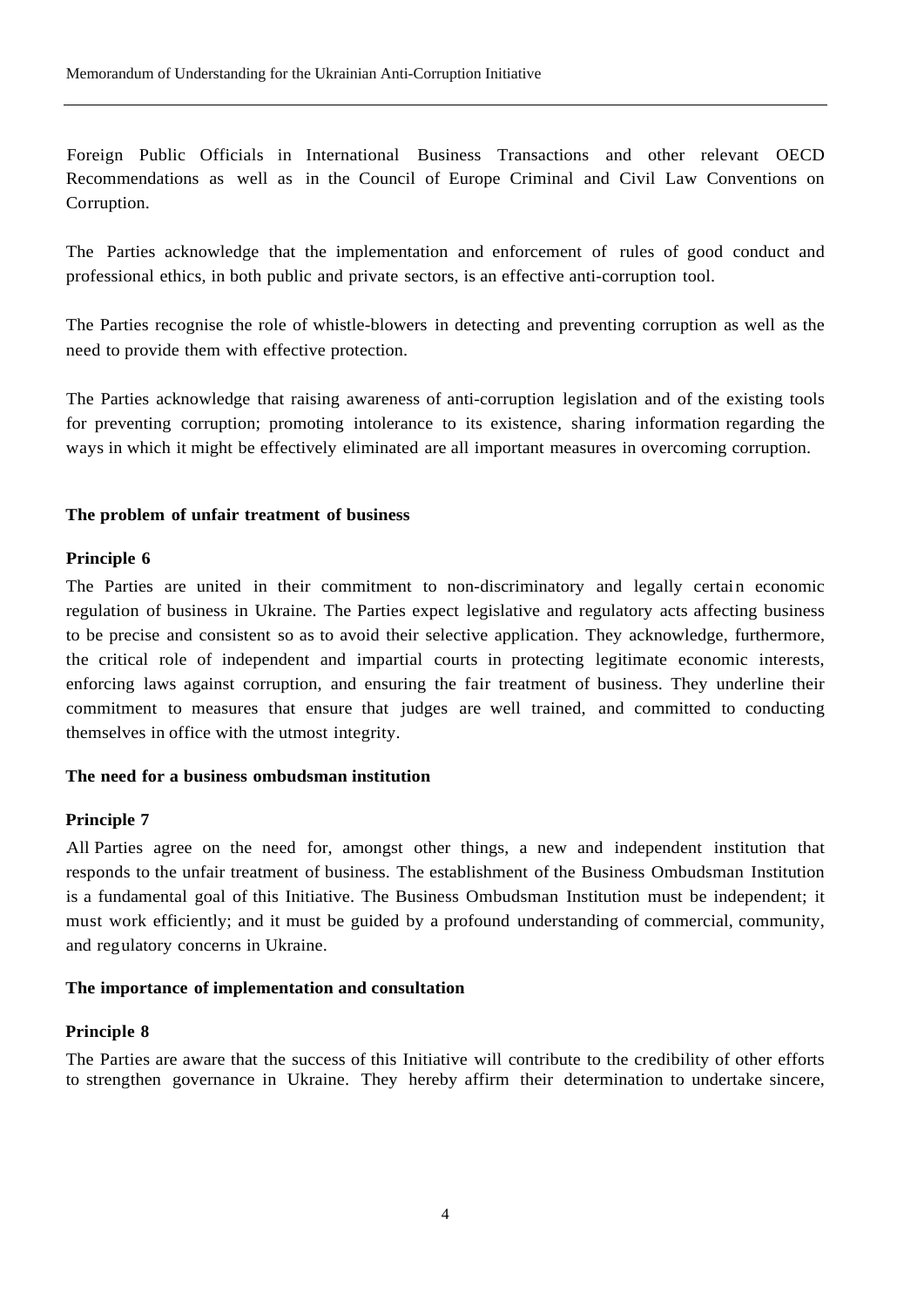diligent, and effective efforts to implement this Memorandum and to inform their respective constituents about the progress of this Initiative.

Aware of the important work already undertaken by dedicated government agencies, business associations, non-governmental organisations, businesses, and individuals, the Parties commit to consulting broadly with other stakeholders and to incorporating their perspectives into decisions taken within the context of this Memorandum.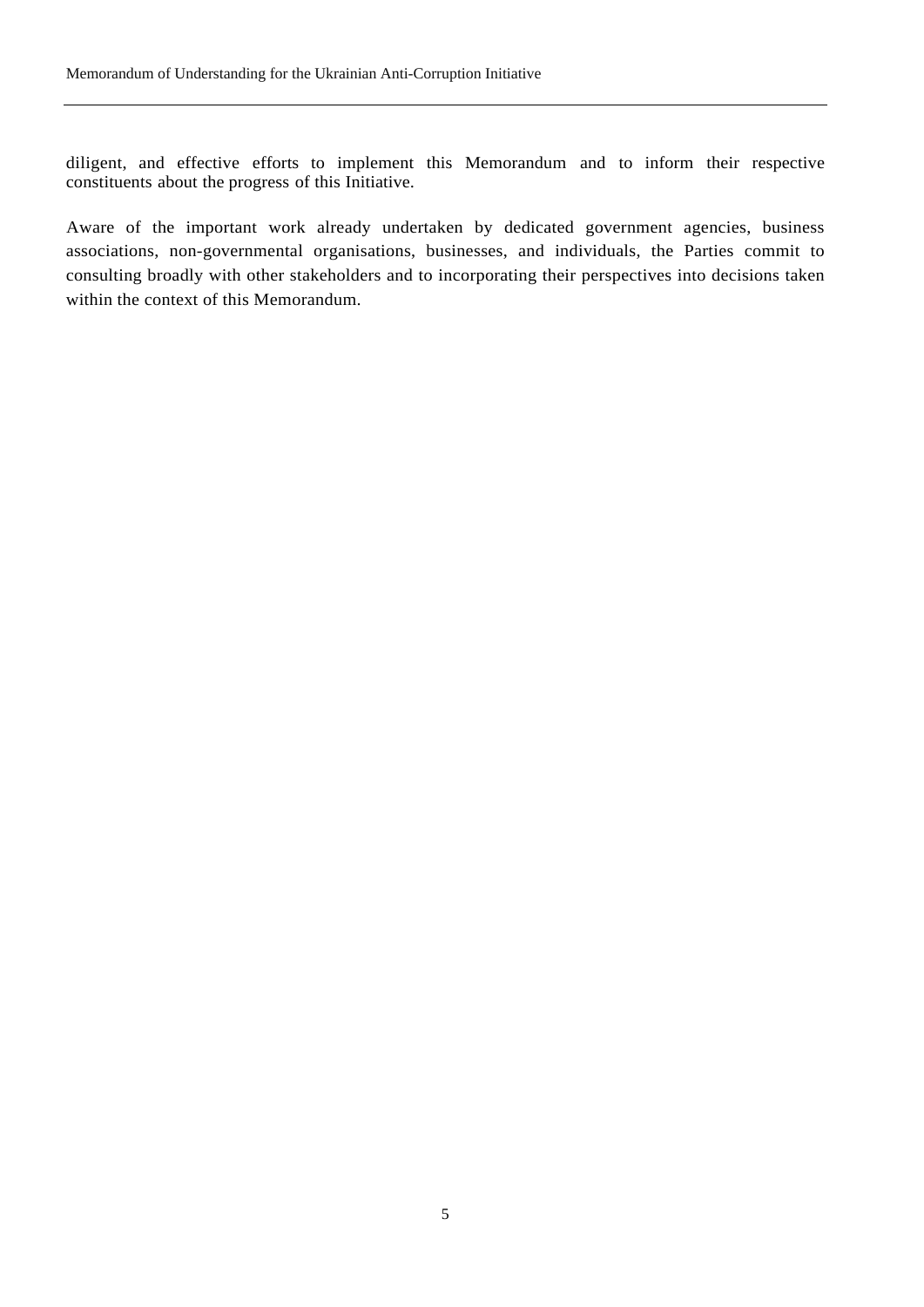# **Commitments of the Parties to action**

## **Commitment 1: Creation of the Group of Parties**

The Parties hereby establish the Anti-Corruption Initiative for Ukraine. The Initiative works through the Group of Parties, which is comprised of the Parties' duly authorised representatives, as well as observers from civil society associations to be nominated by the Parties.

The Group of Parties is responsible for the implementation of this Memorandum and will act as the governing body of the Business Ombudsman Institution to be established in accordance with Commitment 2.

Whenever possible, the Group of Parties will take decisions on a consensus basis. Voting rights will be in three equal blocs: (i) the Government of Ukraine, (ii) the IFIs, and (iii) the business associations. The Group of Parties will set forth its other procedures in a separate document. When the Group of Parties cannot reach a consensus, it will decide by two-thirds majority vote except in respect of appointment of the Ombudsman in which case its decision has to be a unanimous one.

## **Commitment 2: Establishment of the Business Ombudsman Institution**

The Parties agree to establish the Business Ombudsman Institution and to use their best endeavours to support and contribute to the Institution and its work.

The Parties agree that the Business Ombudsman Institution shall have the following fundamental features:

- 1) Mandate: The Business Ombudsman Institution:
	- a. Receives, examines, and facilitates the resolution of complaints by business of unfair treatment including corruption; and
	- b. Ascertains the systemic causes of the unfair treatment of business and corruption , and shares its' findings with the public and the appropriate public authorities.

To carry out its mandate, the Business Ombudsman Institution will have recourse to all appropriate avenues of redress. The Business Ombudsman Institution will also have powers to issue public report s in accordance with Commitment 3, below. The Parties acknowledge that the Business Ombudsman Institution is not a law enforcement agency and that it will have no powers to conduct criminal investigations.

2) Structure: The Business Ombudsman Institution consists of the Ombudsman , him- or herself and two deputies and a secretariat. The Ombudsman and the two Deputies will be appointed by the Group of Parties, acting unanimously. Dismissal of the Ombudsman or the Deputies may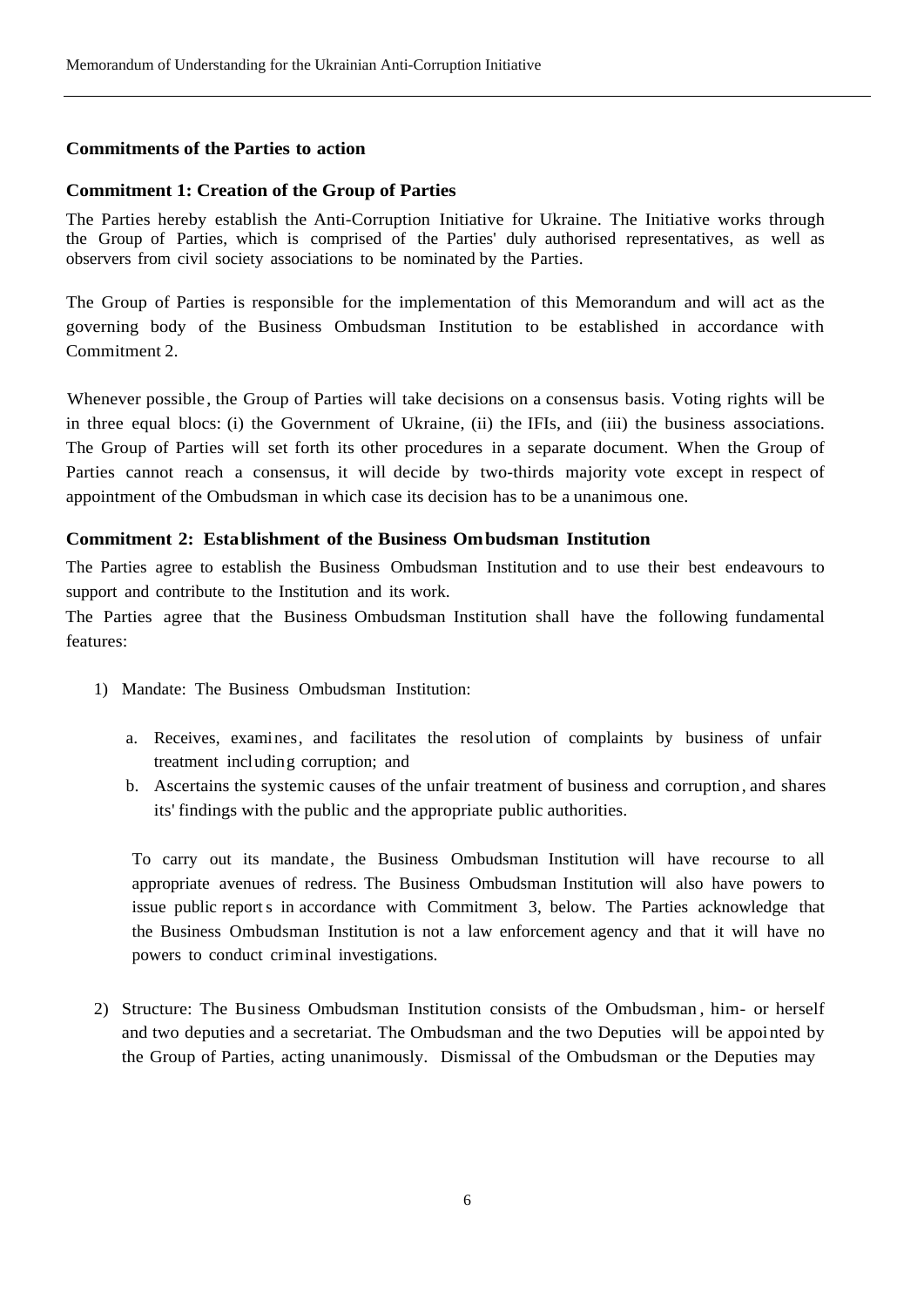only take place with the support of at least a two-thirds majority of the Group of Parties (i.e. two blocs). The Ombudsman shall, in tum, appoint members of the secretariat.

- 3) Independence: The Business Ombudsman Institution is independent of government and all other stakeholders. It shall not be limited in its ability to decide which matters to bring to the appropriate authorities or in its powers to publicly report on the systemic causes of the unfair treatment of business and fight against corruption .
- 4) Funding: The Parties shall endeavour to ensure that the Business Ombudsman Institution is adequately funded, which may include in cash or in kind contributions .

# **Commitment 3: Independent Reporting**

The Parties agree that the Business Ombudsman Institution, having shared its report on the systemic causes of the unfair treatment of business and state of the fight against corruption with the Group of Parties will then make public its findings in a published report .

## **Commitment 4: Further Implementation**

The Parties reaffirm their adherence to the Principles set out in this Memorandum of Understanding and commit to the establishment of the Busi ness Ombudsman Institution. The Group of Parties will continue to work towards implementation of other concrete measures to address the broader problems of corruption and the unfair treatment of business in Ukraine.

The content of this Memorandum is an expression of intent to cooperate and does not create any legal rights or obligations under international or national law.

For the Government of Ukraine

European Bank for Reconstruction and Development

\_\_\_\_\_\_\_\_\_\_\_\_\_\_\_\_\_\_\_\_\_\_\_\_\_\_\_\_\_\_\_\_\_\_\_\_\_\_\_\_\_\_\_

\_\_\_\_\_\_\_\_\_\_\_\_\_\_\_\_\_\_\_\_\_\_\_\_\_\_\_\_\_\_\_\_\_\_\_\_\_\_\_\_\_\_\_

\_\_\_\_\_\_\_\_\_\_\_\_\_\_\_\_\_\_\_\_\_\_\_\_\_\_\_\_\_\_\_\_\_\_\_\_\_\_\_\_\_\_\_

Organisation for Economic Co-Operation and Development